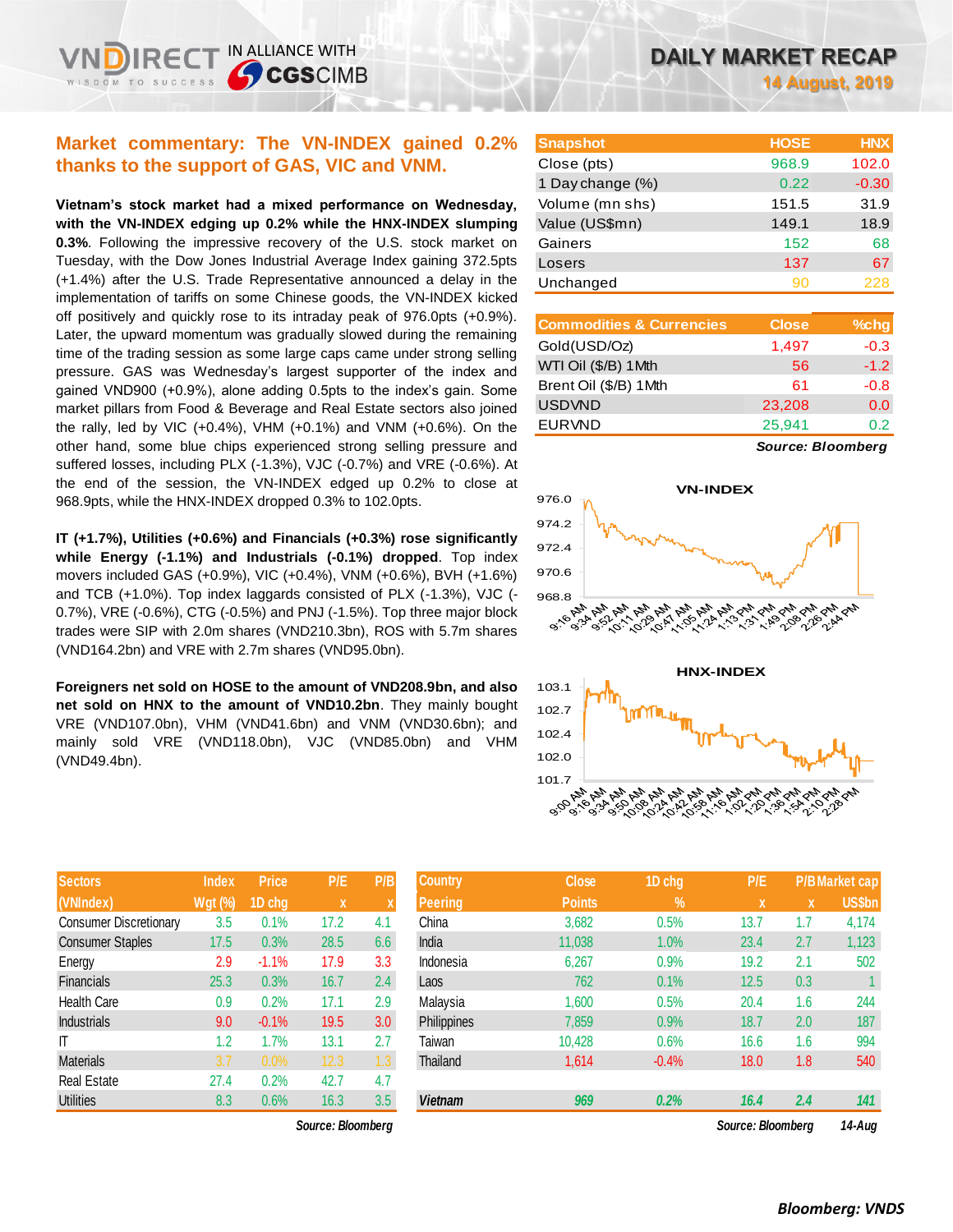## **Market News**

**Oil declined as an industry report showed American crude stockpiles expanded, paring a rally that was fueled by signs the U.S.-China trade deadlock may be easing.** Futures dropped as much as 1.2% in New York, snapping a four-day gain. Crude inventories rose by 3.7m barrels last week, the American Petroleum Institute was said to report. If confirmed by government data Wednesday, it will be a second weekly increase, while a Bloomberg survey predicts a draw in stockpiles. Oil surged 4% on Tuesday after the U.S. postponed tariffs on some Chinese goods, offering a glimmer of hope for global demand. Oil has whipsawed between gains and losses this month as concerns about the impact of the U.S.-China trade war compete with a pledge from Saudi Arabia to stem the price rout. Washington said it was delaying until mid-December the tariff on some Chinese-made products, while phone talks between the two sides are scheduled in two weeks. *(Bloomberg)*

**Vietnam approves sharing economy project.** A sharing economy project was approved on Monday to ensure an equal business environment among enterprises in the sharing economic model and traditional companies. The project, approved by Prime Minister Nguyen Xuan Phuc in a decision, aims to ensure the rights, responsibilities and benefits of parties participating in the sharing economic model, including service providers, users and platform providers. At the same time, the project encourages innovation, the application of digital technology and the development of the digital economy. According to the Ministry of Planning and Investment (MPI), a sharing economy is a new business model which takes advantage of technology to cut costs and reach customers through digital platforms. The sharing economy model has developed in recent years around six major sectors, including transportation, room sharing, e-commerce, employment, financial services and online advertising. Ride-sharing firm Grab is a typical example of a company in the sharing economy. The project is to support and adapt to the new development trend of the shared economic model in the context of the rapid development of digital technology in the world. It is unnecessary to have separate policies for a shared economic model of business because economic sharing is not an integral part or a separate economic component in the economy. The state management should change mindset and management methods to suit the development of the digital economy and the Fourth Industrial Revolution. Meanwhile, the awareness of localities, businesses and people on sharing economy should be improved. The decision said the MPI would take charge of working with ministries and sectors in amending and completing the current legal and policy system to meet the requirements on the management of the activities of the sharing economy. Meanwhile, the Ministry of Finance is assigned to apply new technologies to tax policy implementation and management. The Ministry of Transport will have to review and abolish unsuitable regulations on business conditions regarding traditional transport business while supplementing some necessary conditions on services in the sharing economy. The project also requires the Ministry of Industry and Trade to study and develop policies to promote sharing economic models to boost sustainable production and consumption, proposing policies for ecommerce development applying sharing economic models. The Ministry of Information and Communication should study cross-border information technology services to propose in negotiations of integration commitments while supplementing documents relating to information and technology in the upcoming time. The State Bank of Vietnam will build regulations relating to cross-border transactions through payment gates granted licences by the central bank. The Ministry of Culture, Sport and Tourism will study regulations on condotels and officetels. The Ministry of Science and Technology will review the legal system on state management on science and technology as well as innovations relating to sharing economy. The decision took effect from Monday. *(Vietnamnet.vn)*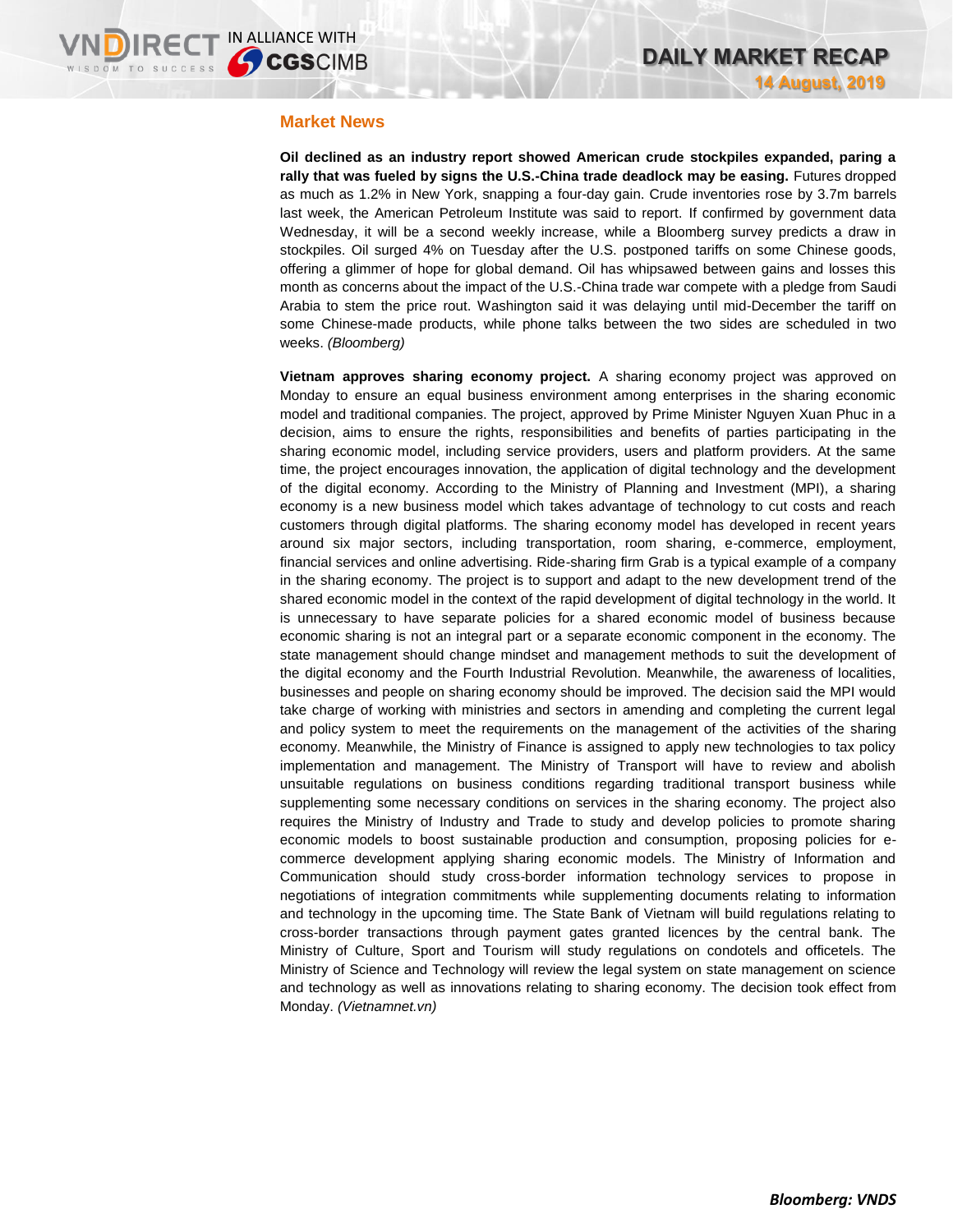## **Coverage Universe Updates**

**DIRECT IN ALLIANCE WITH** 

## **Hoa Phat Group Joint Stock Company (HPG VN) – Update – ADD (+11.5%)**

### **Earnings to rebound in FY20-21F**

**Rising market share amid demand slowdown.** In 1H19, HPG's market share in construction steel expanded to 25.1% from 23.8% last year, according to Vietnam Steel Association (VSA). We believe HPG will continue to solidify its leading position following the ramp-up of Dung Quat Steel Complex given its unique competitive advantages in Vietnam steel industry, including its costeffective products, a strong brand name and wide distribution network.

**Weak 1H19 results due to lower steel price and higher input price.** In 1H19, HPG recorded an increase of 10.3% yoy in revenue but a drop of 12.8% yoy in net profit. Revenue was below our forecast due to slower-than-expect sales growth but net profit was relatively in line with our expectation. The revenue increase was mainly driven by higher sales volume (+22.0% yoy) while HPG's construction steel prices declined by 6.5% yoy. Meanwhile, 1H19 gross margin was hit by higher iron ore price; gross margin fell to 18.8% in 1H19 (-2.7% pts vs. 1H18).

**Dimmer 2H19F outlook because of high iron ore price.** In our view, the drop in gross margin in 1H19 did not fully reflect the surge in iron ore price. As a result, we expect the company's gross margin to decline further in 2H19 as HPG is facing difficulties in passing higher production costs to buyers while trying to expand its market share after the ramp-up of the first phase of Dung Quat Steel Complex.

**We expect better outlook in FY20-21F.** Despite the soft outlook in FY19F, we believe the longterm outlook looks positive thanks to 1) continuous market share expansion in the domestic market; 2) the likely decrease in iron ore prices to a more reasonable level over the next 2-3 years; and 3) the likely improvement in HPG's profitability after the commissioning of Dung Quat phase 2 project. We estimate HPG's net profit to grow at a CAGR of 14.4% during FY20-21F.

**Upgrade to Add with target price of VND26,139.** We upgrade our recommendation to Add from Hold, with a lower TP of VND26,139, based on an equal weighting of 1) a forward P/E of 7.2x on average EPS over FY19-20F, and 2) a DCF valuation over a 10-year projection period. The decline in TP is driven by our revised assumption of lower sales volume, translating to a slight decrease in EPS in FY19-21F. Risks to our call include: 1) a further increase in iron ore prices which could dampen HPG's profitability; and 2) slower-than-expected steel demand growth.

*Read the full report: [HERE](https://static-02.vndirect.com.vn/uploads/prod/HPG_Update_20190814.pdf)*

## **Lien Viet Post Joint Stock Commercial Bank (LPB VN-UPCOM) – Update – ADD (+28.2%)**

## **Robust profit growth in 1H19, but asset quality showed clear signs of deterioration**

**Robust 1H19 net profit growth on strong income and costs cutting.** Net interest income rose 27.7% yoy thanks to a decent loan growth (+12.8% yoy) while customer deposits fell (-11.1% yoy) on rising funding costs. Non-interest income jumped by triple yoy on surging net fee income (+151.1% yoy), driven by active promotions of card products, digital banking services, insurance products and higher service fees, which were raised in Jun 2018. Operating expenses grew 16.6% yoy on slow network expansion and provision expenses dipped 3.2% yoy, hence net profit surged 76.7% yoy to VND898bn, forming 81.7% of our FY19F forecast.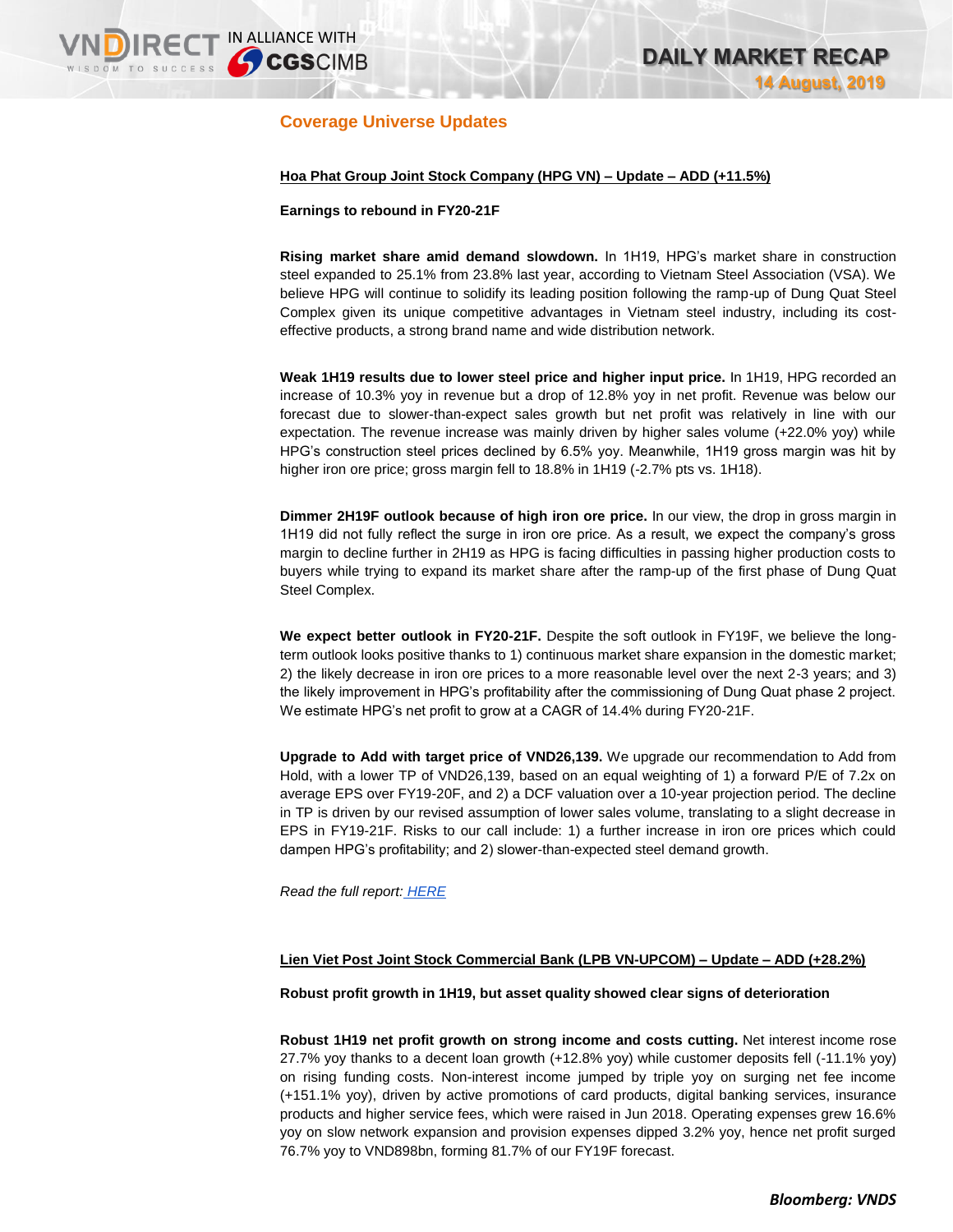**Deteriorating asset quality raised our concern.** In 1H19, non-performing loans (NPL) increased fast with the NPL ratio rose 45bp yoy to 1.5% at end-2Q19. Provisioning was slow and loan writeoffs was minimal (~VND5bn in 1H19 vs. VND267bn in 1H18), thus 1H19 provision expenses dropped 3.2% yoy, boosting the bottomline. Low provisioning coupled with rising NPL led to a sharp drop of the loan-loss-reserves, from 112.0% at end-2Q18 to 77.9% at end-2Q19. The majority of provision booked in 1H19 was for VAMC bonds, but provision coverage for VAMC bonds was 65.6%, thus we believe LPB is unlikely to complete VAMC provisioning in 2019.

**DAILY MARKET RECAP** 

**14 August, 2019**

**We raise FY19F net profit forecast by 24% but expect lower profit growth in 2H19F.** Higher net profit forecast is based on: 1) higher fee income estimation, driven by payment services and bancassurance; 2) lower provision expenses forecast, as LPB deems to keep low provisioning to support the bottomline. We expect provision expenses and operating expenses to rise in 2H19F, as LPB needs to enhance its provision coverage and speed up network expansion. Besides, the growth of fee income will temper down in 2H19F as higher service fees have been in effect since Jun 2018. We project 42.0% yoy net profit growth for FY19F.

**However, we lower our TP to VND10,000** due to a 12.8% dilution from the recent right issuance and due to a lower target FY19F P/B of 0.7x vs. 1.0x previously. We lower our target P/B on worsening investors' sentiment from stagnant progress on strategy execution. LPB's plan to move to HOSE has taken a long time with little progress and its right issuance plan in 2018 was not very successful. LPB is currently traded at 46% discount vs. peers but we view that all the negatives have priced in and the stock is undervalued, as such we maintain ADD rating for LPB.

*Read the full report: [HERE](https://static-02.vndirect.com.vn/uploads/prod/LPB_Update_20190814.pdf)*

## **Notable Corporate Events**

**Viet Capital Securities Joint Stock Company (VCI VN) – Bond issue:** VCI said it plans to raise VND500bn via an issue of secured non-convertible register bonds and use the proceeds for funding business activities and restructuring debts. Each bond has a face value of VND10m and a two-year maturity. *(Cafef.vn)*

**TNG Investment And Trading Joint Stock Company (TNG VN) – 7M19 preliminary business results:** TNG's revenue reached VND2,613bn (fulfilling 63% of full-year target) in the first seven months of 2019, while net profit hit VND128bn (or 62% of the annual plan), the company said in its July financial statement. *(Tng.vn)*

*<to be continued>*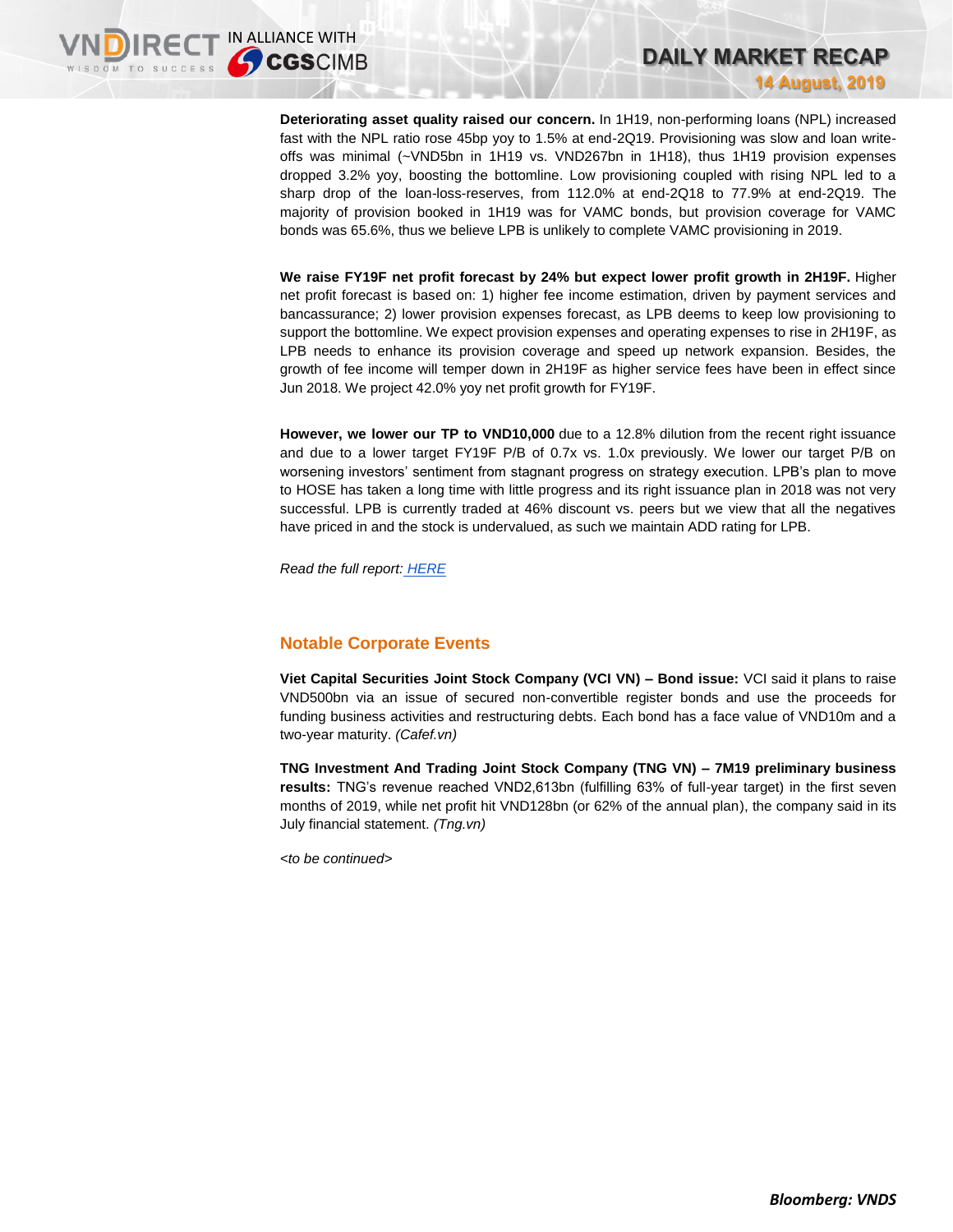## **DAILY MARKET RECAP 14 August, 2019**

## **COVERAGE SUMMARY**

WISDOM TO SUCCESS

VND

IRECT IN ALLIANCE WITH

| Ticker          | <b>Close</b><br>price | <b>Adjusted</b><br>target<br>price | <b>Dividend</b><br>yield | <b>Potential</b><br>return | <b>Rating</b> | Investment thesis summary/Update                                                                                                                                                                                                                                                                                                                                                                                                                                                                                                       |             |  |  |
|-----------------|-----------------------|------------------------------------|--------------------------|----------------------------|---------------|----------------------------------------------------------------------------------------------------------------------------------------------------------------------------------------------------------------------------------------------------------------------------------------------------------------------------------------------------------------------------------------------------------------------------------------------------------------------------------------------------------------------------------------|-------------|--|--|
| PC <sub>1</sub> | 16,500                | 24,500                             | 0.0%                     | 48.5%                      | <b>ADD</b>    | 1. Robust backlog in 2019F. According to the company, the total<br>backlog of the grid erection and installation segment is estimated at<br>VND2,829bn at the beginning of 2019<br>2. Promising outlook for hydropower segment. Investments in<br>hydropower have gradually helped improved PC1's earnings quality                                                                                                                                                                                                                     | <b>Link</b> |  |  |
| <b>LPB</b>      | 7,800                 | 10,000                             | $0.0\%$                  | 28.2%                      | ADD           | thanks to high margins and recurring, stable revenues.<br>1. LPB has embarked on an extensive branch network expansion<br>initiative that is unmatched by other banks.<br>2. Potential for a boost in fee income from bancassurance.<br>3. LPB is considering migrating to HOSE. A listing on HOSE will<br>increase liquidity for LPB                                                                                                                                                                                                  | Link        |  |  |
| <b>NLG</b>      | 31,600                | 35,500                             | 1.6%                     | 13.9%                      | <b>HOLD</b>   | 4. High dividend yield on a low valuation.<br>1. Project delay has led to haircut of our FY18F presales estimate.<br>2. Project licenses bode well for FY19F launches.<br>3. New land parcel acquired in Dec to support long term growth.                                                                                                                                                                                                                                                                                              | Link        |  |  |
| <b>ACV</b>      | 82,000                | 105,000                            | 0.0%                     | 28.0%                      | ADD           | 1. ACV is a robust long-term bet on the aviation growth story than<br>even a basket of domestic airline stocks.<br>2. MOT's divestment of ACV stake to be a significant catalyst.<br>3. High return on capital and superior growth prospects justify<br>valuation premium.                                                                                                                                                                                                                                                             | <b>Link</b> |  |  |
| <b>DPM</b>      | 13,850                | 17,300                             | 7.2%                     | 32.1%                      | ADD           | 1. Core urea business could face near-term margin pressure due to<br>the expected increases in gas input prices, which will outweigh ASP<br>recovery, in our view.<br>2. NH3-NPK project is the earnings growth driver over the next few<br>years, contributing 1.4-2.6tr annually to revenue starting from<br>2018F. However high interest expense and D&A burden could result<br>in annual losses in 2019-20F.<br>3. Pending VAT policy change in Vietnam is expected to boost<br>DPM's gross margin by 2-3% pts from 2019F onwards. | Link        |  |  |
| <b>QNS</b>      | 30,000                | 44,300                             | 1.7%                     | 49.3%                      | ADD           | 1. QNS is the leading branded soymilk player in Vietnam and a<br>major sugar producer.<br>2. The company commanded 82% market share of the packaged<br>soymilk market and accounted for around 10% of total nationwide<br>sugar supply in 2017.                                                                                                                                                                                                                                                                                        | <b>Link</b> |  |  |
| <b>LTG</b>      | 24,500                | 27,300                             | 6.5%                     | 17.9%                      | ADD           | 1. Market leader in the CPC segment with 21% market share (vs.<br>second largest player VFG with 8.3% market share). LTG could<br>easily maintain the market leadership in the segment thanks to (1)<br>extensive distribution network, and (2) established long-term<br>relationships with suppliers.<br>2. Long-term strategy is to focus on the Agrifood segment with high<br>potential in export markets such as China, Philippines, Indonesia,<br>etc.<br>3. LTG is trading far below its domestic peers.                         | Link        |  |  |
| ѴСВ             | 76,300                | 83,200                             | 1.0%                     | 10.1%                      | <b>HOLD</b>   | 1. Solid core earnings growth with earnings from divestment and<br>bancassurance deals creating uncaptured upside<br>2. Strongly positioned to penetrate the retail banking segment.<br>3. Well-regarded bank with best-in-class asset quality and strong<br>deposit franchise.<br>4. Successful private placement enhanced capital buffers.                                                                                                                                                                                           | <u>Link</u> |  |  |
| <b>MBB</b>      | 22,300                | 34,000                             | 2.7%                     | 55.1%                      | ADD           | 1. Solid earnings on improving NIM and strong fee income growth<br>with huge room to continue to boost asset yields.<br>2. Continued shift towards retail lending supports NIM expansion.<br>3. Dynamic strategy to boost fee income.<br>4. Prudent risk management evinced by a clean balance sheet                                                                                                                                                                                                                                   | <u>Link</u> |  |  |
| <b>VPB</b>      | 19,250                | 21,200                             | 0.0%                     | 10.1%                      | <b>HOLD</b>   | 1. The leading market player in consumer finance with high returns<br>on capital.<br>2. Stricter credit controls hampered earnings growth in FY18.<br>3. More digitalisation initiatives to grow fee income and cut costs.<br>VPB has launched a new digital platform in SME banking, retail<br>banking and consumer finance.                                                                                                                                                                                                          | <b>Link</b> |  |  |
| <b>TCM</b>      | 24,700                | 28,200                             | 2.1%                     | 16.3%                      | <b>ADD</b>    | 1. The only vertically-integrated textile manufacturer in Vietnam.<br>2. Sears's bankruptcy will dent FY18 and FY19F earnings.<br>3. EVFTA is expected to confer a competitive advantage to TCM<br>due to "Fabric forward Rules of Origin"                                                                                                                                                                                                                                                                                             | <b>Link</b> |  |  |
| <b>HPG</b>      | 23,450                | 26,139                             | 0.0%                     | 11.5%                      | ADD           | 1. We believe HPG will further consolidate its domestic market<br>share.<br>2. Higher sales volume but lower ASP<br>3. Slight delay and capex overruns on the second phase of Dung<br>Quat Steel Complex project.                                                                                                                                                                                                                                                                                                                      | <b>Link</b> |  |  |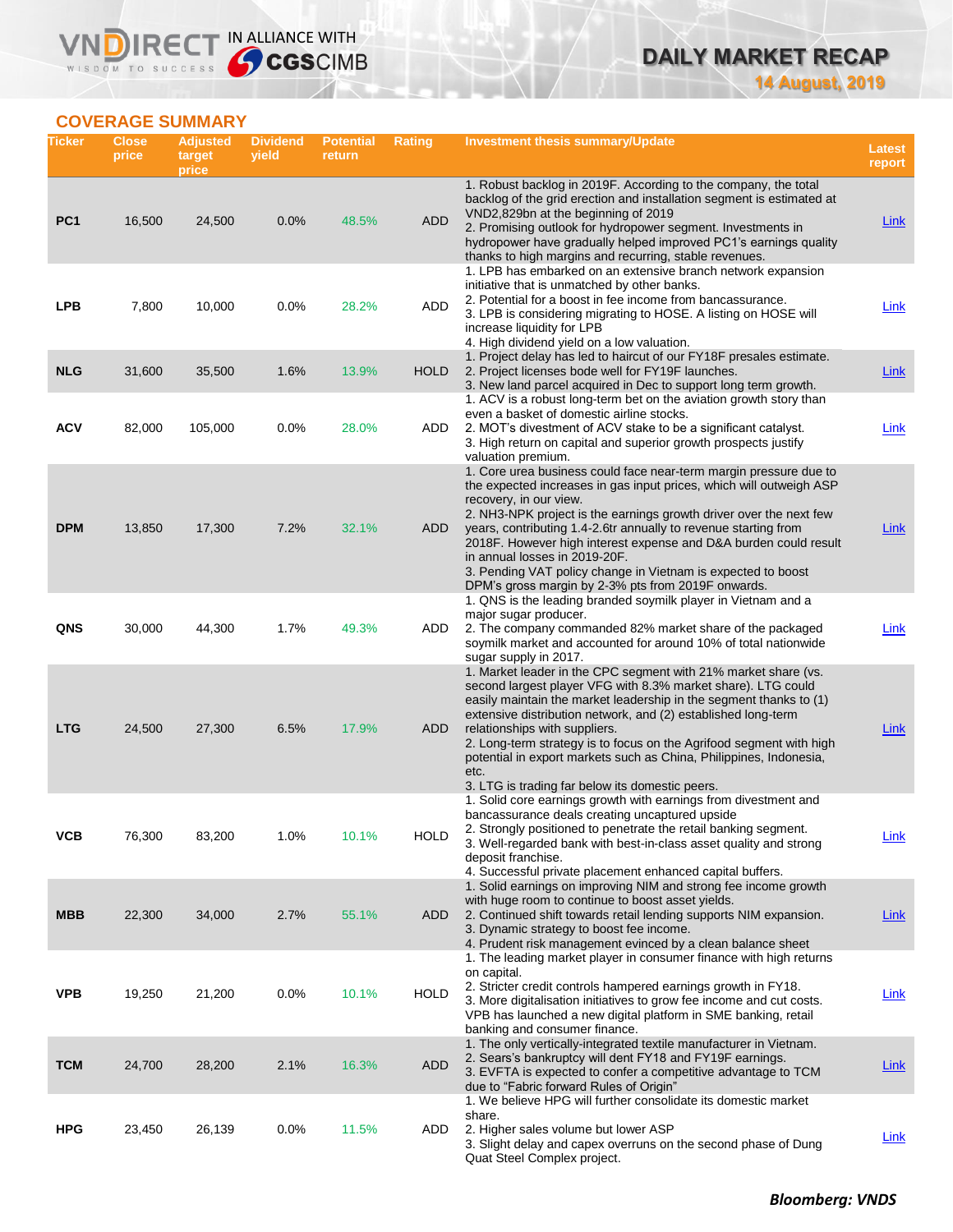# **DAILY MARKET RECAP**

**14 August, 2019**

| Ticker     | <b>Close</b><br>price | <b>Adjusted</b><br>target<br>price | <b>Dividend</b><br>yield | <b>Potential</b><br>return | <b>Rating</b> | <b>Investment thesis summary/Update</b>                                                                                                                                                                                                                                                                                                                                                                                                                                             |             |  |
|------------|-----------------------|------------------------------------|--------------------------|----------------------------|---------------|-------------------------------------------------------------------------------------------------------------------------------------------------------------------------------------------------------------------------------------------------------------------------------------------------------------------------------------------------------------------------------------------------------------------------------------------------------------------------------------|-------------|--|
| <b>PVT</b> | 17,350                | 21,000                             | 6.0%                     | 27.1%                      | <b>ADD</b>    | 1. A beneficiary of secular oil and gas demand growth in Vietnam<br>with stable cash flow and a robust business model.<br>2. PVT boasts a stable business model with assured annual<br>transportation volumes and long-term charter rates.<br>3. We see the ongoing fleet rejuvenation benefitting PVT's long-<br>term prospects.                                                                                                                                                   | <b>Link</b> |  |
| <b>STK</b> | 21,300                | 25,200                             | 7.1%                     | 25.4%                      | ADD           | 1. Second-largest synthetic fiber manufacturer in Vietnam.<br>2. STK is a direct beneficiary of CPTPP and the US-China trade<br>war.<br>3. Trang Bang 5 (TB5) project's commercial operations will start in<br>1Q19F.                                                                                                                                                                                                                                                               | Link        |  |
| <b>AAA</b> | 17,200                | 25,300                             | 11.8%                    | 58.9%                      | ADD           | 1. AAA is the largest plastic packaging manufacturer and exporter in<br>South East Asia, with current production capacity of 8,000<br>tonnes/month.<br>2. AAA will be able to capture market share globally in countries<br>such as Japan and the U.S.<br>3. AAA aims to expand its production and adopt effective cost<br>controls.                                                                                                                                                | Link        |  |
| <b>PNJ</b> | 85,700                | 88,000                             | 2.7%                     | 5.4%                       | <b>HOLD</b>   | 1. PNJ is leading the jewellery market in Vietnam with an estimated<br>30% market share in the branded segment in 2018, per<br>management.<br>2. Extensive store network and still expanding.<br>3. Sustained momentum at PNJ Gold and anticipated turnaround at<br>PNJ Silver to drive strong topline growth.                                                                                                                                                                      | <b>Link</b> |  |
| <b>KDH</b> | 23,450                | 33,500                             | 2.2%                     | 45.0%                      | <b>ADD</b>    | 1. KDH owns 500ha land bank in the inner city area of HCMC<br>following its recent merger with Binh Chanh Construction &<br>Investment (BCI, Unlisted).<br>2. Its strategy to develop mid-range condos and gated townhouse<br>communities makes for a diversified range of products and lowers<br>market risk.<br>3. We believe KDH's high quality housing developments have<br>helped it to establish its brand name among prospective buyers,<br>driving strong sales absorption. | <b>Link</b> |  |
| <b>DCM</b> | 8,080                 | 9,900                              | 11.1%                    | 33.7%                      | ADD           | 1. Parent company PVN guarantees 12% ROE for the company's<br>urea operations in FY15-18F, protecting DCM from adverse market<br>movements.<br>2. Changes to Vietnam's VAT policy in 2018-19F could help expand<br>DCM's gross margin by 3-4% from 2019F onwards, in our view.<br>3. Uncertainty around 2019F input gas price policy, however, is a<br>major risk that could counter positive effects of VAT policy change.                                                         | Link        |  |
| <b>VTP</b> | 139,700               | 111,000                            | 1.1%                     | $-19.5%$                   | <b>REDUCE</b> | 1. High growth company in a fast-evolving industry.<br>2. VTP's market share gains can be attributed to advanced<br>technology and strong infrastructure.<br>3. VTP's core sales is expected to grow at a CAGR of 48.5% to<br>2020.<br>4. Healthy financial status with strong cash reserves and high ROE.                                                                                                                                                                          | Link        |  |
| <b>ACB</b> | 21,700                | 30,400                             | 4.6%                     | 44.7%                      | ADD           | 1. Well-established retail brand name and customer base.<br>2. Large retail customer base enables a strong fee income<br>franchise.<br>3. Legacy issues resolved, resulting in a healthy balance sheet.                                                                                                                                                                                                                                                                             | <u>Link</u> |  |
| <b>GAS</b> | 100,900               | 105,700                            | 5.7%                     | 10.5%                      | <b>HOLD</b>   | 1. Flat oil price outlook could weigh on sales growth<br>2. Depleting gas supply puts pressure on input costs<br>3. Demand and capacity expansion to partly offset rising costs                                                                                                                                                                                                                                                                                                     | <b>Link</b> |  |
| <b>PVS</b> | 20,400                | 24,600                             | 3.4%                     | 24.0%                      | ADD           | 1. A diversified oilfield services company with strong financial health<br>2. Key beneficiary of Vietnam's push for renewed dry gas reserves<br>3. Strong earnings growth expected in FY18-21F                                                                                                                                                                                                                                                                                      | Link        |  |
| <b>PVD</b> | 15,700                | 17,800                             | 0.0%                     | 13.4%                      | <b>HOLD</b>   | 1. PVD's rig fleet as young enough to benefit from anticipated global<br>oilfield services market upturn<br>2. We differ in expecting PVD's profitability to turn around in FY19-<br>21F                                                                                                                                                                                                                                                                                            | <b>Link</b> |  |
| <b>MSH</b> | 61,700                | 62,500                             | 5.7%                     | 7.0%                       | <b>HOLD</b>   | 1. MSH leads position in apparel manufacturing industry, solidified<br>by a strong customer base of global premium fashion brands.<br>2. A change in product mix with larger contribution from high-margin<br>FOB (Free on Board) apparel production is expected to be the near-<br>term growth driver.                                                                                                                                                                             | <b>Link</b> |  |
| <b>MWG</b> | 118,900               | 140,700                            | 1.3%                     | 19.6%                      | ADD           | 1. Mobile World Investment Corporation (MWG) is the largest<br>consumer electronics retailer in term of both revenue and earnings.<br>2. We see long-term potential in the grocery retail business,<br>underpinned by: 1) high-growth segment to lure both local and<br>foreign retailers; and 2) improving performance of BHX in late-2018.                                                                                                                                        | <b>Link</b> |  |

IRECT IN ALLIANCE WITH

VND

WISDOM TO SUCCESS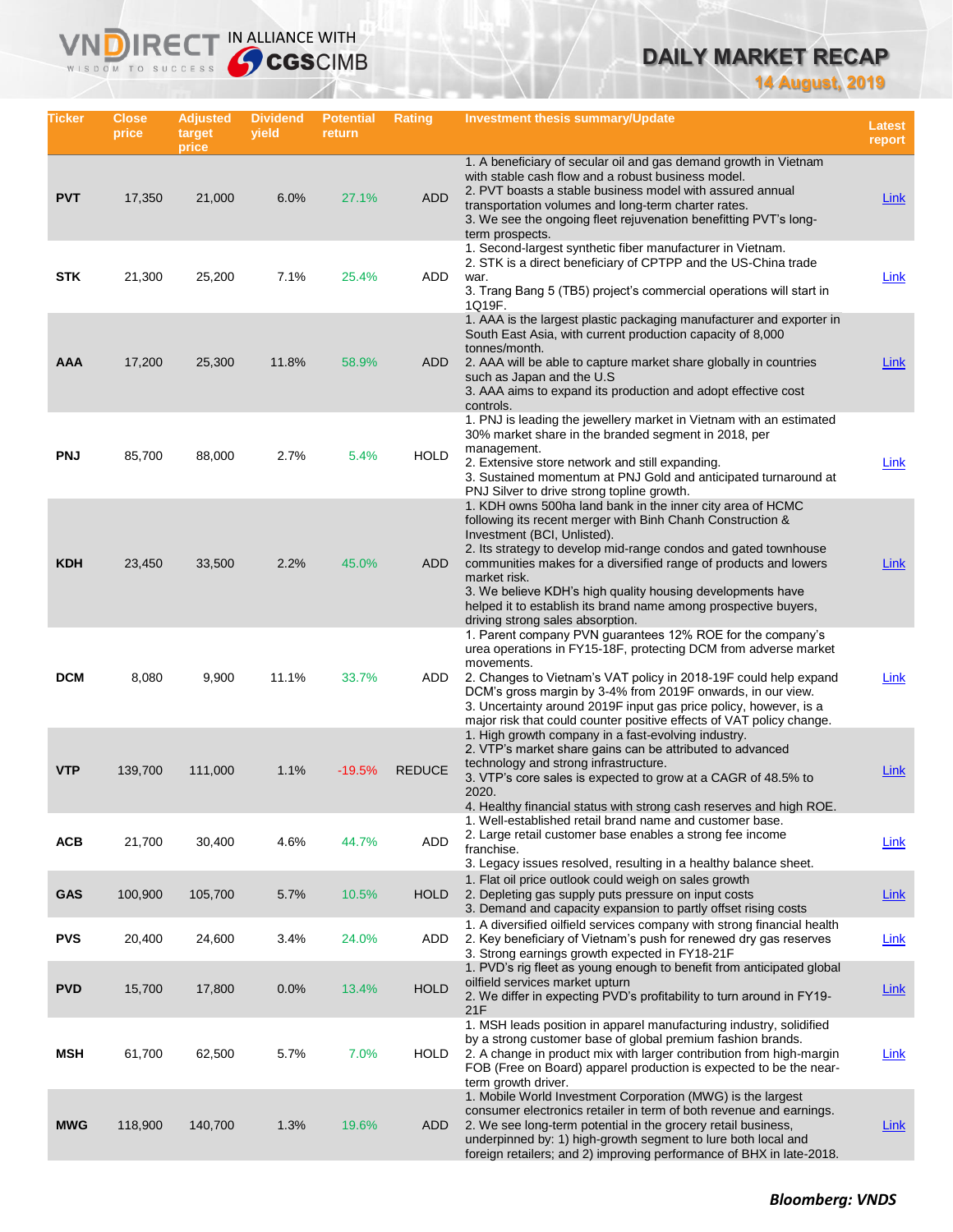

# **DAILY MARKET RECAP**

**14 August, 2019**

| <b>Ticker</b> | <b>Close</b><br>price | <b>Adjusted</b><br>target<br>price | <b>Dividend</b><br>vield | <b>Potential</b><br><b>return</b> | <b>Rating</b> | <b>Investment thesis summary/Update</b>                                                                                                                                                                                                                               | <b>Latest</b><br>report |
|---------------|-----------------------|------------------------------------|--------------------------|-----------------------------------|---------------|-----------------------------------------------------------------------------------------------------------------------------------------------------------------------------------------------------------------------------------------------------------------------|-------------------------|
| <b>POW</b>    | 12.900                | 18.334                             | $0.0\%$                  | 42.1%                             | ADD.          | 1. The leading gas-fired power producer in Vietnam<br>2. Riding the anticipated power shortage in the South of Vietnam<br>3. Well-positioned to excel in the competitive electricity market<br>4. Vigorous 2019F outlook, solid EPS growth of 16.6% over FY18-<br>21F | Link                    |
| <b>TCB</b>    | 20.850                | 27,400                             | 0.0%                     | 31.4%                             | <b>ADD</b>    | 1. Unique ecosystem banking approach that is unmatched by rivals.<br>2. TCB has the strongest and most diversified non-II franchise.<br>3. Advanced technology enables customer-centric system.<br>4. Potential re-rating catalysts and downside risks.               | Link                    |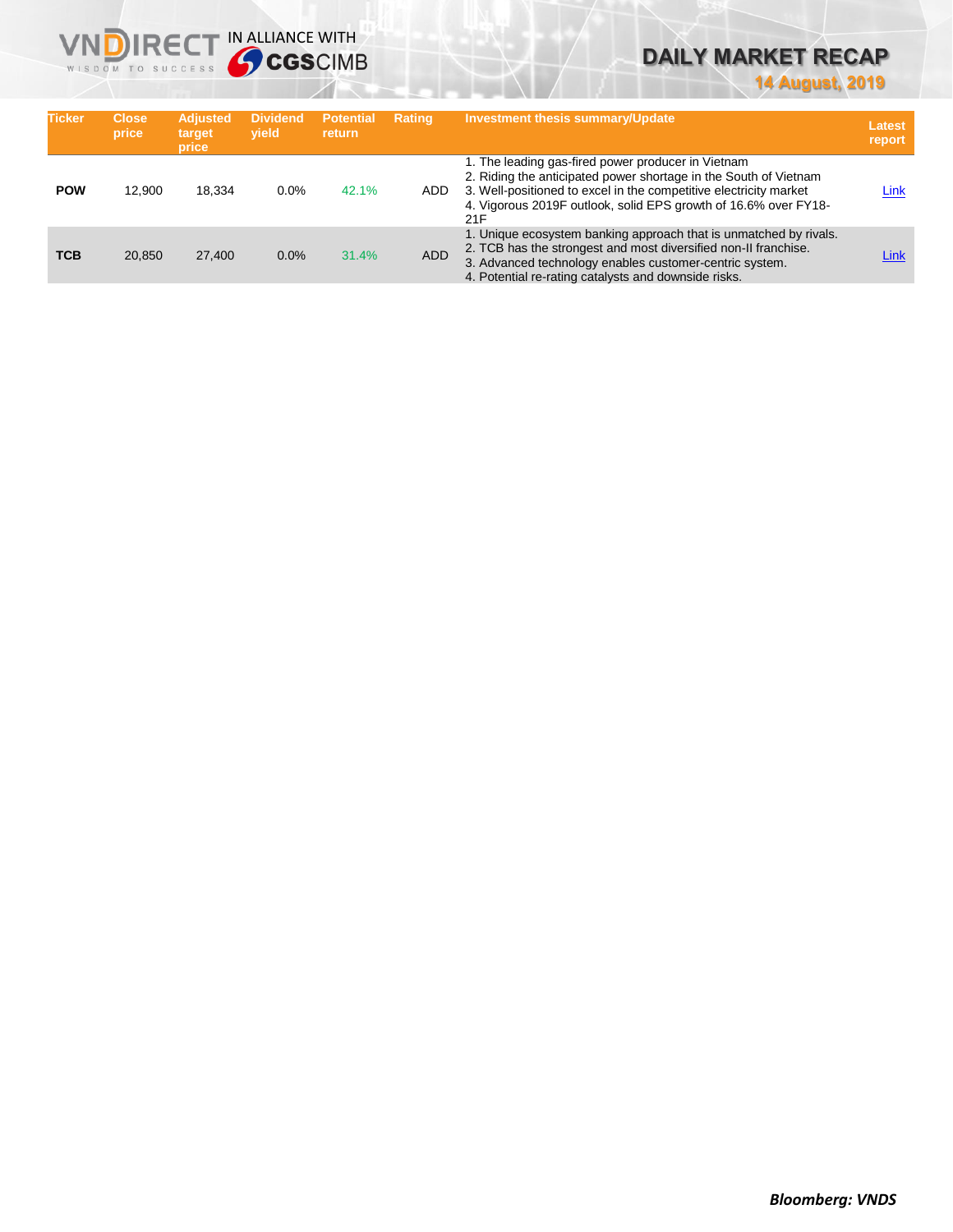## **MARKET MOVEMENTS**

WISDOM TO SUCCESS

| <b>HOSE</b>        |              |       |         |         |              | <b>HNX</b>         |              |       |         |        |            |
|--------------------|--------------|-------|---------|---------|--------------|--------------------|--------------|-------|---------|--------|------------|
| <b>Top gainers</b> |              |       |         |         | <b>VND</b>   | <b>Top gainers</b> |              |       |         |        | <b>VND</b> |
| <b>Ticker</b>      | Last         | Chg   | $%$ chq | Vol.    | <b>Index</b> | <b>Ticker</b>      | Last         | Chg   | $%$ chg | Vol.   | Index      |
|                    | <b>Price</b> |       |         |         | impact       |                    | <b>Price</b> |       |         |        | impact     |
| <b>CMG</b>         | 39,050       | 2,550 | 6.99    | 124.560 | 0.054        | <b>SPI</b>         | 900          | 100   | 12.50   | 46,700 | 0.002      |
| <b>HTL</b>         | 19,150       | 1,250 | 6.98    | 4,850   | 0.004        | <b>CMC</b>         | 5,500        | 500   | 10.00   | 100    | 0.001      |
| QCG                | 4,750        | 310   | 6.98    | 449.810 | 0.025        | LM7                | 9.900        | 900   | 10.00   | 100    | 0.002      |
| <b>PIT</b>         | 5,210        | 340   | 6.98    | 2,080   | 0.002        | <b>MBG</b>         | 9,900        | 900   | 10.00   | 8,200  | 0.018      |
| VIS                | 20,750       | 1,350 | 6.96    | 14,320  | 0.029        | <b>SFN</b>         | 23,400       | 2,100 | 9.86    | 200    | 0.004      |

**NDIRECT IN ALLIANCE WITH** 

| <b>Top losers</b> |              |          |         |         | <b>VND</b>   |
|-------------------|--------------|----------|---------|---------|--------------|
| <b>Ticker</b>     | Last         | Cha      |         | Vol.    | <b>Index</b> |
|                   | <b>Price</b> |          |         |         | impact       |
| SII               | 18,700       | $-1,400$ | $-6.97$ | 20      | $-0.027$     |
| <b>GAB</b>        | 14,100       | $-1,050$ | $-6.93$ | 746,820 | $-0.004$     |
| <b>SSC</b>        | 79,500       | $-5,900$ | $-6.91$ | 70      | $-0.026$     |
| <b>CDC</b>        | 15,650       | $-1,150$ | $-6.85$ | 10      | $-0.005$     |
| <b>HRC</b>        | 45.500       | $-3.300$ | $-6.76$ | 2.770   | $-0.029$     |

|               | <b>Top index movers</b> |       |         |         | <b>VND</b>   |
|---------------|-------------------------|-------|---------|---------|--------------|
| <b>Ticker</b> | Last                    | Cha   | $%$ chq | Vol.    | <b>Index</b> |
|               | <b>Price</b>            |       |         |         | impact       |
| <b>GAS</b>    | 100,900                 | 900   | 0.90    | 163,970 | 0.509        |
| <b>VIC</b>    | 118,600                 | 500   | 0.42    | 302,420 | 0.494        |
| <b>VNM</b>    | 118,700                 | 700   | 0.59    | 677,360 | 0.360        |
| <b>BVH</b>    | 78,500                  | 1,200 | 1.55    | 88,740  | 0.249        |
| <b>TCB</b>    | 20,850                  | 200   | 0.97    | 1.25MLN | 0.207        |

|               | <b>VND</b><br><b>Top index laggers</b> |          |         |         |              |  |  |  |  |  |  |  |
|---------------|----------------------------------------|----------|---------|---------|--------------|--|--|--|--|--|--|--|
| <b>Ticker</b> | Last                                   | Cha      | %chq    | Vol.    | <b>Index</b> |  |  |  |  |  |  |  |
|               | <b>Price</b>                           |          |         |         | impact       |  |  |  |  |  |  |  |
| <b>PLX</b>    | 62,400                                 | $-800$   | $-1.27$ | 267.530 | $-0.306$     |  |  |  |  |  |  |  |
| <b>VJC</b>    | 131,600                                | $-1,100$ | $-0.68$ | 1.00MLN | $-0.144$     |  |  |  |  |  |  |  |
| <b>VRE</b>    | 34,700                                 | $-200$   | $-0.57$ | 1.31MLN | $-0.138$     |  |  |  |  |  |  |  |
| <b>CTG</b>    | 20,500                                 | $-100$   | $-0.49$ | 2.71MLN | $-0.110$     |  |  |  |  |  |  |  |
| <b>PNJ</b>    | 85,700                                 | $-1,300$ | $-1.49$ | 758.650 | $-0.086$     |  |  |  |  |  |  |  |

**Top liquidity** 

| <b>HOSE</b>        |              |       |         |         |              | <b>HNX</b>         |              |       |         |        |              |  |
|--------------------|--------------|-------|---------|---------|--------------|--------------------|--------------|-------|---------|--------|--------------|--|
| <b>Top gainers</b> |              |       |         |         | <b>VND</b>   | <b>Top gainers</b> |              |       |         |        | <b>VND</b>   |  |
| Ticker             | Last         | Chg   | $%$ chg | Vol.    | <b>Index</b> | Ticker             | Last         | Chg   | $%$ chq | Vol.   | <b>Index</b> |  |
|                    | <b>Price</b> |       |         |         | impact       |                    | <b>Price</b> |       |         |        | impact       |  |
| CMG                | 39,050       | 2,550 | 6.99    | 124.560 | 0.054        | SPI                | 900          | 100   | 12.50   | 46.700 | 0.002        |  |
| <b>HTL</b>         | 19,150       | 1.250 | 6.98    | 4,850   | 0.004        | <b>CMC</b>         | 5,500        | 500   | 10.00   | 100    | 0.001        |  |
| QCG                | 4.750        | 310   | 6.98    | 449.810 | 0.025        | ∟M7                | 9.900        | 900   | 10.00   | 100    | 0.002        |  |
| PIT                | 5,210        | 340   | 6.98    | 2,080   | 0.002        | <b>MBG</b>         | 9,900        | 900   | 10.00   | 8,200  | 0.018        |  |
| ۱ ″Γ               | 20.750       | 1.250 | e oe    | 11000   | 0.000        | <b>OFNI</b>        | nn Lon       | 0.400 | 0.00    | 200    | 0.001        |  |

| <b>Top losers</b> |              |          |         |         | <b>VND</b>   | Top losers |              |          |          |         | <b>VND</b>   |
|-------------------|--------------|----------|---------|---------|--------------|------------|--------------|----------|----------|---------|--------------|
| <b>Ticker</b>     | Last         | Chg      | $%$ chg | Vol.    | <b>Index</b> | Ticker     | Last         | Chg      | $%$ chq  | Vol.    | <b>Index</b> |
|                   | <b>Price</b> |          |         |         | impact       |            | <b>Price</b> |          |          |         | impact       |
| SII               | 18.700       | $-1.400$ | $-6.97$ | 20      | $-0.027$     | VTV        | 7.500        | $-100$   | $-12.79$ | 200     | $-0.013$     |
| GAB               | 14,100       | $-1,050$ | $-6.93$ | 746,820 | $-0.004$     | <b>IVS</b> | 9,900        | $-1.100$ | $-10.00$ | 53,500  | $-0.022$     |
| SSC               | 79,500       | $-5,900$ | $-6.91$ | 70      | $-0.026$     | <b>PVL</b> | 1,800        | $-200$   | $-10.00$ | 143.800 | $-0.008$     |
| CDC               | 15,650       | $-1,150$ | $-6.85$ | 10      | $-0.005$     | <b>TMX</b> | 13,500       | $-1,500$ | $-10.00$ | 500     | $-0.002$     |
| HRC               | 45,500       | $-3,300$ | $-6.76$ | 2,770   | $-0.029$     | <b>SGH</b> | 53,600       | $-5,900$ | $-9.92$  | 100     | $-0.012$     |
|                   |              |          |         |         |              |            |              |          |          |         |              |

|            | <b>VND</b><br>Top index movers |       |      |         |        |            | Top index movers |       |         |         |              |  |
|------------|--------------------------------|-------|------|---------|--------|------------|------------------|-------|---------|---------|--------------|--|
| Ticker     | Last                           | Chg   | %chq | Vol.    | Index  | Ticker     | Last             | Chg   | $%$ chq | Vol.    | <b>Index</b> |  |
|            | <b>Price</b>                   |       |      |         | impact |            | <b>Price</b>     |       |         |         | impact       |  |
| GAS        | 100.900                        | 900   | 0.90 | 163.970 | 0.509  | <b>VCS</b> | 89.100           | 3,200 | 3.73    | 712.400 | 0.109        |  |
| <b>VIC</b> | 118,600                        | 500   | 0.42 | 302.420 | 0.494  | <b>PVI</b> | 39,400           | 1,400 | 3.68    | 1.11MLN | 0.052        |  |
| <b>VNM</b> | 118.700                        | 700   | 0.59 | 677.360 | 0.360  | TNG        | 18.200           | 700   | 4.00    | .49MLN  | 0.032        |  |
| <b>BVH</b> | 78.500                         | 1.200 | 1.55 | 88.740  | 0.249  | <b>CTX</b> | 43.800           | 3.400 | 8.42    | 8.800   | 0.024        |  |
| TCB        | 20,850                         | 200   | 0.97 | 1.25MLN | 0.207  | <b>PVX</b> | 1.500            | 100   | 7.14    | 2.12MLN | 0.021        |  |

| <b>VND</b><br><b>Top index laggers</b> |              |          |         |          |              | Top index laggers |              |          |          |         |              |
|----------------------------------------|--------------|----------|---------|----------|--------------|-------------------|--------------|----------|----------|---------|--------------|
| Ticker                                 | Last         | Chg      | $%$ chq | Vol.     | <b>Index</b> | Ticker            | Last         | Chg      | $%$ chq  | Vol.    | <b>Index</b> |
|                                        | <b>Price</b> |          |         |          | impact       |                   | <b>Price</b> |          |          |         | impact       |
| <b>PLX</b>                             | 62.400       | $-800$   | $-1.27$ | 267.530  | $-0.306$     | ACB               | 21.700       | $-200$   | $-0.91$  | 906.100 | $-0.338$     |
| <b>VJC</b>                             | 131.600      | $-1.100$ | $-0.68$ | 1.00MLN  | $-0.144$     | <b>DGC</b>        | 28.100       | $-1.500$ | $-5.07$  | 683.200 | $-0.118$     |
| <b>VRE</b>                             | 34.700       | $-200$   | $-0.57$ | 1.31 MLN | $-0.138$     | <b>PVS</b>        | 20.400       | $-100$   | $-0.49$  | 2.27MLN | $-0.025$     |
| <b>CTG</b>                             | 20,500       | $-100$   | $-0.49$ | 2.71MLN  | $-0.110$     | <b>IVS</b>        | 9,900        | $-1.100$ | $-10.00$ | 53.500  | $-0.022$     |
| PNJ                                    | 85.700       | $-1.300$ | $-1.49$ | 758.650  | $-0.086$     | <b>AMV</b>        | 18,000       | -500     | $-2.70$  | 49.700  | $-0.016$     |

| <b>Top liquidity</b> |              |        |         |         | <b>VND</b>   | <b>Top liquidity</b> |              |        |         |                   | <b>VND</b>   |
|----------------------|--------------|--------|---------|---------|--------------|----------------------|--------------|--------|---------|-------------------|--------------|
| Ticker               | Last         | Chg    | $%$ chq | Val.    | <b>Index</b> | Ticker               | Last         | Chg    | $%$ chq | Val.              | <b>Index</b> |
|                      | <b>Price</b> |        |         | (VNDbn) | impact       |                      | <b>Price</b> |        |         | (VNDbn)           | impact       |
| ROS                  | 26.700       | $-300$ | $-1.11$ | 348     | $-0.050$     | <b>VCS</b>           | 89,100       | 3,200  | 3.73    | 63                | 0.109        |
| <b>VJC</b>           | 131,600      | $-900$ | $-0.68$ | 133     | $-0.144$     | <b>PVS</b>           | 20,400       | $-100$ | $-0.49$ | 47                | $-0.025$     |
| <b>FPT</b>           | 53.200       | 700    | 1.33    | 118     | 0.140        | <b>PVI</b>           | 39.400       | 1.400  | 3.68    | 44                | 0.052        |
| <b>HNG</b>           | 18,600       | 600    | 3.33    | 98      | 0.157        | <b>TNG</b>           | 18,200       | 700    | 4.00    | 27                | 0.032        |
| HPG                  | 23,450       | 0      | 0.00    | 91      | 0.000        | <b>ACB</b>           | 21,700       | $-200$ | $-0.91$ | 20                | $-0.338$     |
|                      |              |        |         |         |              |                      |              |        |         | Source: Bloomberg |              |

*Source: Bloomberg*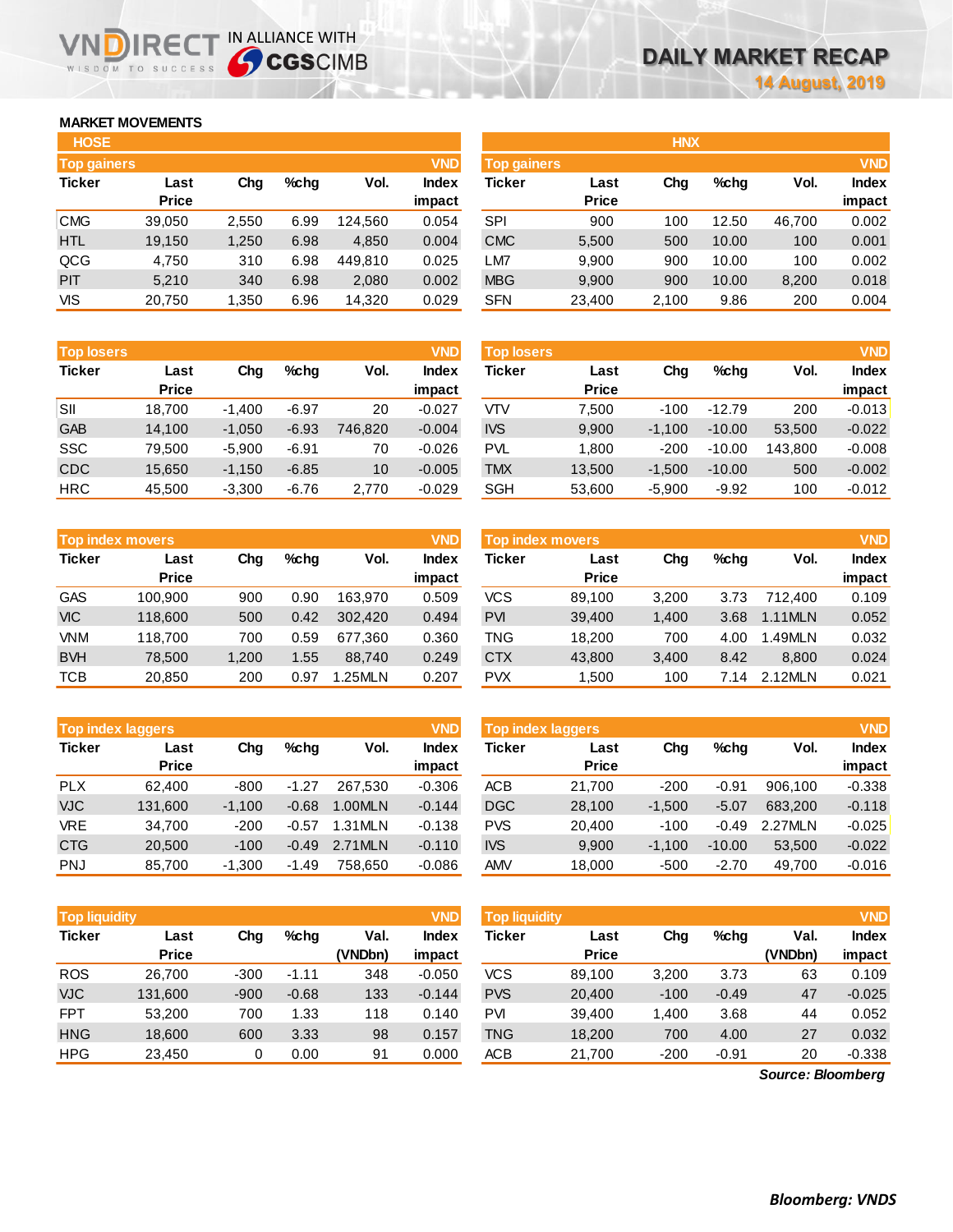## **FOREIGN ACTIVITIES**

WISDOM TO SUCCESS

**IRECT IN ALLIANCE WITH** 

| <b>Volume (Mn'shs)</b> | <b>HOSE</b> | <b>HNX</b> | Value (VND'bn)        | <b>HOSE</b> | <b>HNX</b> |
|------------------------|-------------|------------|-----------------------|-------------|------------|
| <b>BUY</b>             | 10.1        | 0.8        | <b>BUY</b>            | 398.1       | 5.6        |
| % of market            | 6.9%        | 2.4%       | % of market           | 12.2%       | 1.3%       |
| <b>SELL</b>            | 15.9        | 0.4        | <b>SELL</b>           | 607.0       | 15.8       |
| % of market            | 10.9%       | 1.3%       | % of market           | 18.6%       | 3.6%       |
| <b>NET BUY (SELL)</b>  | (5.8)       |            | <b>NET BUY (SELL)</b> | (208.9)     | (10.2)     |

*Source: HSX, HNX*



| <b>YTD ACCUMULATION</b> |             |            |                       |             |                          |
|-------------------------|-------------|------------|-----------------------|-------------|--------------------------|
| <b>Volume (MIn'shs)</b> | <b>HOSE</b> | <b>HNX</b> | Value (VND'bn)        | <b>HOSE</b> | <b>HNX</b>               |
| <b>BUY</b>              | 2,362.8     | 155.7      | <b>BUY</b>            | 110,244.5   | 2,853.8                  |
| % of market             | 9.2%        | 3.0%       | % of market           | 18.8%       | 1.7%                     |
| <b>SELL</b>             | 2,372.7     | 200.3      | <b>SELL</b>           | 101,388.4   | 3,374.1                  |
| % of market             | 9.3%        | 3.8%       | % of market           | 17.3%       | 2.0%                     |
| <b>NET BUY (SELL)</b>   | (10.0)      | (44.6)     | <b>NET BUY (SELL)</b> | 8,856       | (520.3)<br>Course HCV HM |

*Source: HSX, HNX*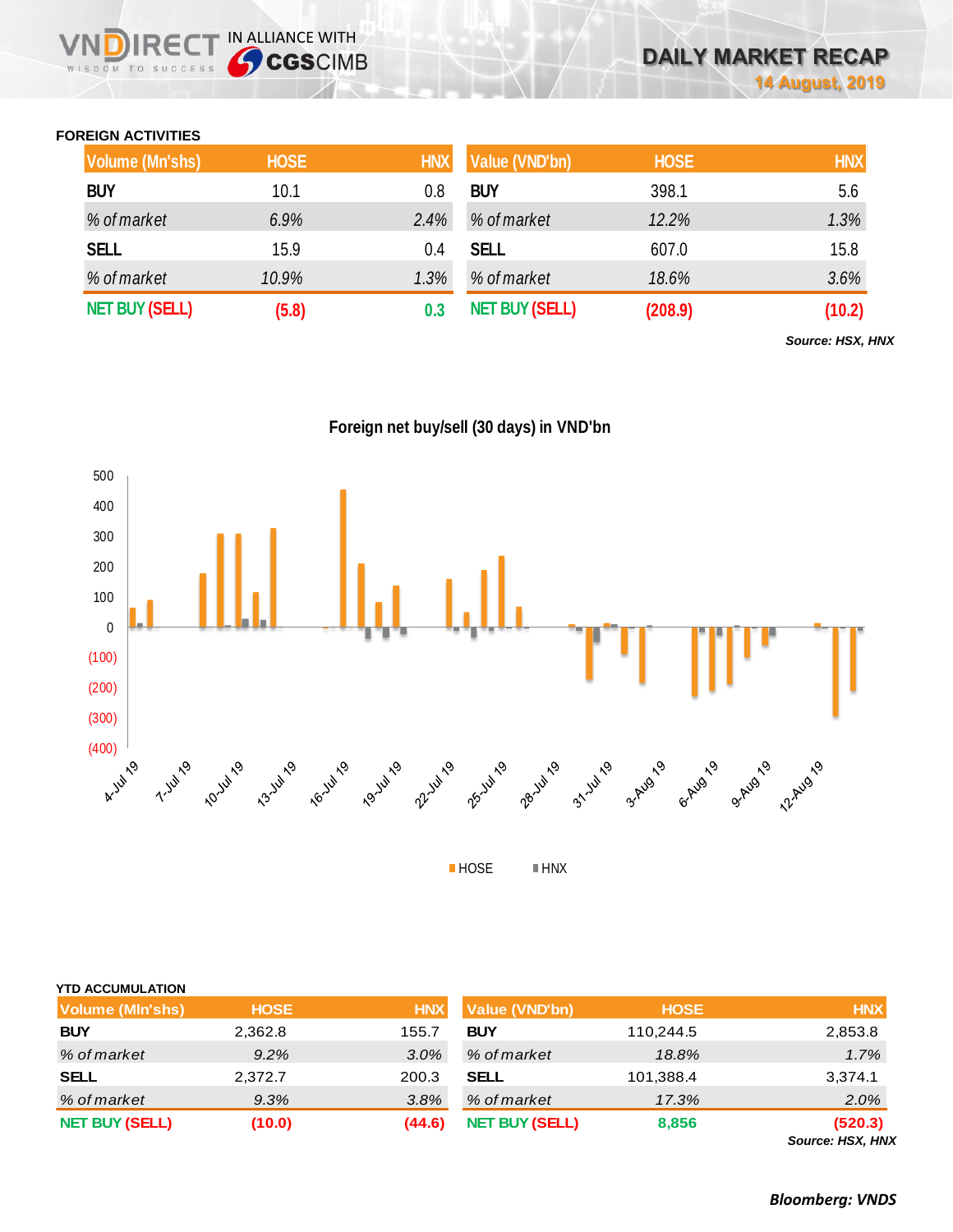## **FOREIGN ACTIVITIES**

WISDOM TO SUCCESS

**VNDIRECT IN ALLIANCE WITH** 

|               |                                                 | <b>HOSE</b> |         |       |                 | <b>HNX</b>                                     |                      |                |          |       |                        |  |
|---------------|-------------------------------------------------|-------------|---------|-------|-----------------|------------------------------------------------|----------------------|----------------|----------|-------|------------------------|--|
|               | Top buy by foreigners (value)                   |             |         |       | VND'bn          | <b>VND'bn</b><br>Top buy by foreigners (value) |                      |                |          |       |                        |  |
| <b>Ticker</b> | Value<br>Chg<br>$%$ chg<br>Last<br><b>Price</b> |             |         |       | Index<br>impact | <b>Ticker</b>                                  | Last<br><b>Price</b> | Chg            | %chg     | Value | <b>Index</b><br>impact |  |
| <b>VRE</b>    | 34.700                                          | $-200$      | $-0.57$ | 107.0 | $-0.138$        | <b>PVS</b>                                     | 20,400               | $-100$         | $-0.49$  | 1.9   | 0.000                  |  |
| <b>VHM</b>    | 83,000                                          | 100         | 0.12    | 41.6  | 0.099           | <b>HUT</b>                                     | 2,400                | $\overline{0}$ | 0.00     | 1.2   | 0.000                  |  |
| <b>VNM</b>    | 118.700                                         | 700         | 0.59    | 30.6  | 0.360           | <b>VCS</b>                                     | 89,100               | 3,200          | 3.73     | 0.6   | 0.000                  |  |
| <b>MSN</b>    | 75,600                                          | 0           | 0.00    | 27.8  | 0.000           | <b>IVS</b>                                     | 9,900                | $-1,100$       | $-10.00$ | 0.5   | 0.000                  |  |
| <b>PNJ</b>    | 85,700                                          | $-1,300$    | $-1.49$ | 27.0  | $-0.086$        | <b>AMV</b>                                     | 18,000               | $-500$         | $-2.70$  | 0.2   | 0.000                  |  |

|               | Top sell by foreigners (value) |        |         |       | <b>VND'bn</b>   | Top sell by foreigners (value) |                      |          |         |       |        |
|---------------|--------------------------------|--------|---------|-------|-----------------|--------------------------------|----------------------|----------|---------|-------|--------|
| <b>Ticker</b> | Last<br><b>Price</b>           | Chg    | %chg    | Value | Index<br>impact | Ticker                         | Last<br><b>Price</b> | Chg      | %chg    | Value | Index  |
|               |                                |        |         |       |                 |                                |                      |          |         |       | impact |
| <b>VRE</b>    | 34.700                         | $-200$ | $-0.57$ | 118.0 | $-0.138$        | <b>VCS</b>                     | 89.100               | 3.200    | 3.73    | 11.4  | 0.000  |
| <b>VJC</b>    | 131,600                        | $-900$ | $-0.68$ | 85.0  | $-0.144$        | <b>PVS</b>                     | 20.400               | $-100$   | $-0.49$ | 2.8   | 0.000  |
| VHM           | 83.000                         | 100    | 0.12    | 49.4  | 0.099           | <b>DGC</b>                     | 28.100               | $-1.500$ | $-5.07$ | 0.6   | 0.000  |
| <b>VNM</b>    | 118.700                        | 700    | 0.59    | 35.3  | 0.360           | <b>BVS</b>                     | 10,900               | $-100$   | $-0.91$ | 0.3   | 0.000  |
| <b>HPG</b>    | 23,450                         | 0      | 0.00    | 32.7  | 0.000           | <b>MST</b>                     | 2,800                | 200      | 7.69    | 0.1   | 0.000  |

|               | Top net buy by foreigners (value) |        |         |       | <b>VND'bn</b>   | Top net buy by foreigners (value) |                      |          |          |       |                        |
|---------------|-----------------------------------|--------|---------|-------|-----------------|-----------------------------------|----------------------|----------|----------|-------|------------------------|
| <b>Ticker</b> | Last<br><b>Price</b>              | Chg    | $%$ chq | Value | Index<br>impact | Ticker                            | Last<br><b>Price</b> | Chg      | %chg     | Value | <b>Index</b><br>impact |
| <b>HDB</b>    | 26.300                            | 250    | 0.96    | 10.7  | 0.072           | HUT                               | 2.400                | 0        | 0.00     | 1.2   | 0.000                  |
| <b>MSN</b>    | 75.600                            | 0      | 0.00    | 6.1   | 0.000           | <b>IVS</b>                        | 9,900                | $-1,100$ | $-10.00$ | 0.5   | 0.000                  |
| <b>CTG</b>    | 20.500                            | $-100$ | $-0.49$ | 5.5   | $-0.110$        | AMV                               | 18.000               | $-500$   | $-2.70$  | 0.2   | 0.000                  |
| <b>BVH</b>    | 78,500                            | 1,200  | 1.55    | 4.1   | 0.249           | <b>SLS</b>                        | 40,100               | $-1,100$ | $-2.67$  | 0.1   | 0.000                  |
| <b>GEX</b>    | 23,000                            | 0      | 0.00    | 3.6   | 0.000           | <b>ICG</b>                        | 8.900                | 500      | 5.95     | 0.1   | 0.000                  |

|               | Top net sell by foreigners (value) |        |         |         | <b>VND'bn</b>   | Top net sell by foreigners (value) |                      |          |         |          |                        |
|---------------|------------------------------------|--------|---------|---------|-----------------|------------------------------------|----------------------|----------|---------|----------|------------------------|
| <b>Ticker</b> | Last<br><b>Price</b>               | Chg    | $%$ chg | Value   | Index<br>impact | Ticker                             | Last<br><b>Price</b> | Chg      | %chg    | Value    | <b>Index</b><br>impact |
| <b>VJC</b>    | 131.600                            | $-900$ | $-0.68$ | $-78.2$ | $-0.144$        | <b>VCS</b>                         | 89.100               | 3,200    | 3.73    | $-10.81$ | 0.000                  |
| <b>STB</b>    | 10,150                             | $-50$  | $-0.49$ | $-23.7$ | $-0.028$        | <b>PVS</b>                         | 20,400               | $-100$   | $-0.49$ | $-0.86$  | 0.000                  |
| <b>VPI</b>    | 42.500                             | 750    | 1.80    | $-22.3$ | 0.035           | <b>DGC</b>                         | 28.100               | $-1,500$ | $-5.07$ | $-0.44$  | 0.000                  |
| <b>HPG</b>    | 23.450                             | 0      | 0.00    | $-18.1$ | 0.000           | <b>BVS</b>                         | 10,900               | $-100$   | $-0.91$ | $-0.27$  | 0.000                  |
| <b>VIC</b>    | 118.600                            | 500    | 0.42    | $-15.3$ | 0.494           | <b>MST</b>                         | 2,800                | 200      | 7.69    | $-0.13$  | 0.000                  |

*14-Aug-19*

*Source: Bloomberg, HOSE, HNX*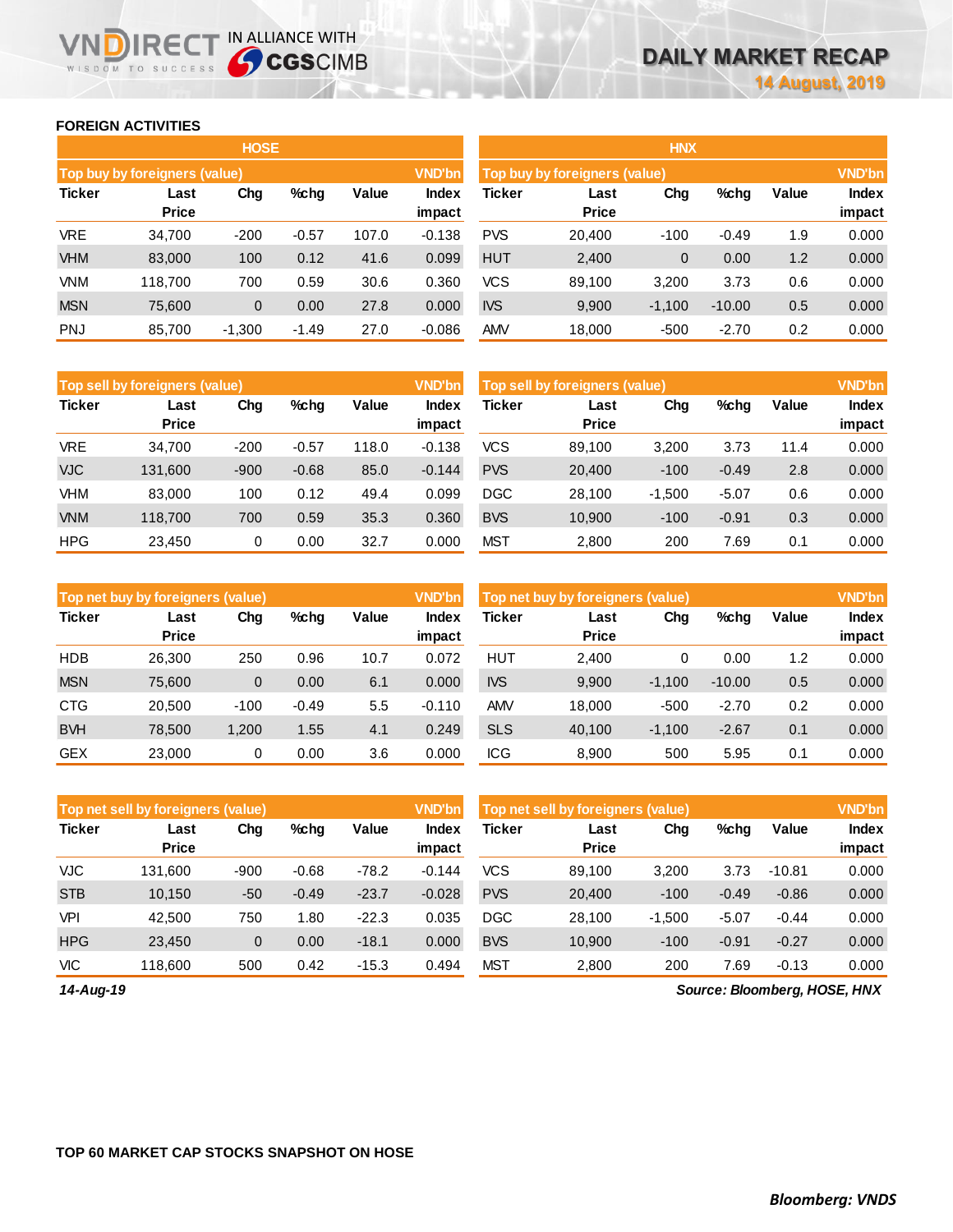# **DAILY MARKET RECAP**

| WISDOM TO SUCCESS      |                   | <b>Sy CGS</b> CIMB |                  |                   |                  |                                 |              |              |                            | UAILT MARREI REGAP       |              |                        |               |  |
|------------------------|-------------------|--------------------|------------------|-------------------|------------------|---------------------------------|--------------|--------------|----------------------------|--------------------------|--------------|------------------------|---------------|--|
|                        |                   |                    |                  |                   |                  |                                 |              |              |                            |                          |              | <b>14 August, 2019</b> |               |  |
|                        |                   |                    |                  |                   |                  |                                 |              |              |                            |                          |              |                        |               |  |
| No. Ticker             | <b>Price</b>      |                    | Price change (%) |                   |                  | Mkt. Cap Outs. Vol. Float ratio |              |              | Avail. Fil Ave. daily vol. | P/E                      | P/B          | <b>ROE</b>             | <b>ROA</b>    |  |
| 1 VIC VM               | <b>VND</b>        | 1M                 | 3M               | 6M                | <b>US\$mln</b>   | <b>MIn'shs</b>                  | %            |              | $% (30 \, days - shs)$     | $\pmb{\chi}$             | $\pmb{\chi}$ | $\%$                   | $\%$<br>1.7   |  |
| 2 VCB VM               | 118,600<br>76,300 | 2.2<br>3.5         | 4.5<br>14.6      | 5.0<br>26.7       | 17,099<br>12,194 | 3,346<br>3,709                  | 53.4<br>25.2 | 21.9<br>6.1  | 438,884<br>862,755         | 70.9<br>16.1             | 4.8<br>3.7   | 8.2<br>25.4            | 1.6           |  |
| 3 VHM VM               | 83,000            | $-0.1$             | $-2.4$           | 1.3               | 11,979           | 3,350                           | 30.3         | 33.9         | 780,175                    | 18.4                     | 6.4          | 57.0                   | 16.7          |  |
| 4 VNM VM               | 118,700           | $-4.3$             | $-12.4$          | $-14.8$           | 8,906            | 1,741                           | 46.2         | 41.1         | 720,753                    | 21.7                     | 7.3          | 35.0                   | 27.6          |  |
| 5 GAS VM               | 100,900           | $-4.6$             | $-7.4$           | 9.1               | 8,321            | 1,914                           | 4.2          | 45.3         | 279,246                    | 16.8                     | 4.3          | 26.9                   | 17.7          |  |
| 6 SAB VM               | 277,000           | $-4.2$             | 9.5              | 16.4              | 7,654            | 641                             | 10.4         | 36.6         | 31,557                     | 41.1                     | 10.1         | 27.1                   | 19.5          |  |
| 7 BID VM               | 35,100            | 5.1                | 8.3              | 8.3               | 5,170            | 3,419                           | 4.4          | 26.8         | 1,415,081                  | 16.7                     | 2.2          | 13.8                   | 0.5           |  |
| 8 MSN VM               | 75,600            | $-7.2$             | $-12.6$          | $-12.1$           | 3,808            | 1,169                           | 25.4         | 8.7          | 515,517                    | 22.9                     | 2.8          | 15.6                   | 5.7           |  |
| 9 VRE VM               | 34,700            | $-3.3$             | $-3.6$           | 10.2              | 3,482            | 2,329                           | 100.0        | 16.5         | 1,712,031                  | 33.6                     | 2.8          | 8.8                    | 6.3           |  |
| 10 CTG VM              | 20,500            | $-4.4$             | $-0.2$           | $-1.7$            | 3,289            | 3,723                           | 35.5         | 0.0          | 3,105,147                  | 13.9                     | 1.1          | 7.8                    | $0.5\,$       |  |
| 11 PLX VM              | 62,400            | $-3.3$             | 0.0              | 10.1              | 3,148            | 1,171                           | 7.3          | 6.9          | 1,365,892                  | 19.1                     | 3.7          | 20.2                   | 6.3           |  |
| 12 TCB VM              | 20,850            | 0.7                | $-9.3$           | $-23.6$           | 3,141            | 3,497                           | 81.6         | 0.0          | 2,104,192                  | 8.3                      | 1.3          | 17.0                   | 2.7           |  |
| 13 VJC VM              | 131,600           | 1.1                | 12.7             | 6.6               | 3,071            | 542                             | 53.1         | 10.4         | 654,872                    | 13.4                     | 5.1          | 43.3                   | 15.1          |  |
| 14 HPG VM              | 23,450            | 7.1                | $-5.9$           | $-1.7$            | 2,790            | 2,761                           | 51.0         | 10.7         | 6,237,083                  | 8.1                      | 1.5          | 19.9                   | 10.3          |  |
| 15 NVL VM<br>16 HVN VM | 60,200<br>39,200  | $-1.3$<br>$-10.7$  | 3.3<br>$-4.9$    | 4.0<br><b>N/A</b> | 2,414<br>2,396   | 930<br>1,418                    | 32.2<br>2.7  | 31.4<br>20.0 | 496.254<br>730,656         | 16.8<br>22.4             | 2.8<br>3.1   | 17.8<br>13.4           | 5.0<br>2.7    |  |
| 17 BVHVM               | 78,500            | $-7.5$             | 0.9              | $-18.5$           | 2,371            | 701                             | 27.9         | 23.4         | 198,828                    | 52.2                     | 3.6          | 6.8                    | 0.9           |  |
| 18 MWG VM              | 118,900           | 21.2               | 39.1             | 38.7              | 2,268            | 443                             | 87.2         | 0.0          | 933,500                    | 15.1                     | 5.1          | 38.6                   | 12.1          |  |
| 19 VPB VM              | 19,250            | $-1.3$             | 4.1              | $-9.4$            | 2,038            | 2,457                           | 69.0         | 0.0          | 1,648,332                  | 6.5                      | 1.2          | 20.6                   | 2.3           |  |
| 20 MBB VM              | 22,300            | 4.4                | 4.7              | 0.9               | 2,031            | 2,113                           | 55.2         | 0.0          | 3,866,161                  | 6.9                      | 1.4          | 21.7                   | 1.9           |  |
| 21 FPT VM              | 53,200            | 13.2               | 16.6             | 32.2              | 1,555            | 678                             | 82.0         | 0.0          | 1,440,458                  | 12.2                     | 2.7          | 23.4                   | 10.4          |  |
| 22 POW VM              | 12,900            | $-13.4$            | $-15.1$          | $-23.4$           | 1,302            | 2,342                           | 88.5         | 34.1         | 1,078,207                  | 15.7                     | 1.2          | 7.8                    | 3.2           |  |
| 23 HDB VM              | 26,300            | 0.6                | $-3.3$           | $-14.6$           | 1,112            | 981                             | 71.9         | 5.6          | 1,327,798                  | 9.1                      | 1.7          | 19.1                   | 1.4           |  |
| 24 BHN VM              | 95,100            | 4.6                | 11.9             | 15.7              | 950              | 232                             | 0.9          | 31.4         | 8,374                      | 43.4                     | 4.8          | 11.7                   | 5.5           |  |
| 25 EIB VM              | 17,100            | $-6.0$             | $-1.7$           | $-4.5$            | 906              | 1,229                           | 79.0         | 0.0          | 132,627                    | 47.3                     | 1.4          | 2.9                    | 0.3           |  |
| 26 PNJ VM              | 85,700            | 16.4               | 13.2             | 17.6              | 822              | 223                             | 68.4         | 0.0          | 620,578                    | 18.1                     | 4.7          | 27.9                   | 17.8          |  |
| 27 TPB VM              | 22,450            | $-2.0$             | $-2.4$           | 5.4               | 800              | 827                             | 69.8         | 0.0          | 362,415                    | 8.4                      | 1.6          | 21.8                   | 1.7           |  |
| 28 STB VM<br>29 HNG VM | 10,150            | $-11.0$<br>$-1.1$  | $-14.7$<br>22.0  | $-21.6$<br>20.0   | 789<br>711       | 1,804<br>887                    | 93.9<br>21.4 | 10.2<br>48.5 | 3,232,883                  | 8.4<br><b>N/A</b>        | 0.7          | 8.8<br>$-13.8$         | 0.5<br>$-4.7$ |  |
| 30 ROS VM              | 18,600<br>26,700  | $-6.3$             | $-21.5$          | $-20.8$           | 653              | 568                             | 27.0         | 46.4         | 1,092,951<br>11,167,350    | 74.4                     | 1.7<br>2.6   | 3.5                    | 1.9           |  |
| 31 KDH VM              | 23,450            | 2.9                | 3.3              | 0.8               | 550              | 544                             | 77.1         | 3.0          | 302,748                    | 15.8                     | 1.8          | 11.9                   | 7.9           |  |
| 32 DHG VM              | 94,200            | $-9.5$             | $-19.8$          | 6.1               | 531              | 131                             | 5.6          | 45.7         | 27,508                     | 20.5                     | 4.0          | 20.2                   | 15.2          |  |
| 33 REE VM              | 35,900            | 6.5                | 9.0              | 2.9               | 480              | 310                             | 84.4         | 0.0          | 896,499                    | 6.8                      | 1.2          | 18.1                   | 10.1          |  |
| 34 SSIVM               | 21,800            | $-13.0$            | $-13.0$          | $-19.6$           | 478              | 509                             | 63.3         | 41.6         | 1,374,837                  | 10.9                     | 1.2          | 10.9                   | 4.2           |  |
| 35 GEX VM              | 23,000            | 7.2                | 3.8              | 0.0               | 421              | 425                             | 71.5         | 33.0         | 688,513                    | 8.9                      | 1.7          | 19.1                   | 6.1           |  |
| 36 PHR VM              | 69,200            | 15.9               | 24.7             | 84.0              | 404              | 135                             | 33.0         | 41.2         | 641,881                    | 15.9                     | 3.5          | 21.4                   | 11.8          |  |
| 37 PDR VM              | 26,400            | 0.2                | 13.8             | 21.2              | 373              | 328                             | 37.7         | 41.6         | 986,796                    | 13.5                     | 2.4          | 19.2                   | 5.7           |  |
| 38 LGC VM              | 44.000            | 41.5               | 95.6             | 24.6              | 366              | 193                             | <b>N/A</b>   | 4.0          | 757                        | 28.0                     | 3.0          | 11.2                   | 3.0           |  |
| 39 VGC VM              | 18,800            | $-11.5$            | <b>N/A</b>       | <b>N/A</b>        | 363              | 448                             | 19.8         | 35.9         | 728,959                    | 14.1                     | 1.3          | 9.1                    | 3.4           |  |
| 40 SBT VM              | 15,800            | $-7.1$             | $-10.5$          | $-24.4$           | 358              | 525                             | 28.7         | 94.0         | 1,494,877                  | 29.2                     | 1.4          | 4.9                    | 1.9           |  |
| 41 TCH VM<br>42 GMD VM | 22,800<br>27,000  | 5.3<br>0.6         | 9.4<br>2.5       | 12.9<br>$-0.6$    | 347<br>345       | 353<br>297                      | 50.0<br>53.2 | 41.9<br>0.0  | 974,731<br>560,564         | 30.3<br>14.3             | 1.8<br>1.3   | 5.9<br>9.4             | 4.4<br>6.1    |  |
| 43 PPC VM              | 24,900            | $-19.2$            | $-15.0$          | 3.8               | 344              | 321                             | 24.6         | 33.6         | 598,975                    | 8.1                      | 1.4          | 17.2                   | 13.2          |  |
| 44 SCS VM              | 157,000           | 1.3                | $-2.7$           | 7.0               | 338              | 50                              | 99.1         | 28.6         | 5,683                      | 20.3                     | 10.5         | 48.6                   | 43.6          |  |
| 45 CTD VM              | 102,000           | $-7.9$             | $-10.9$          | $-25.7$           | 336              | 76                              | 67.5         | 0.0          | 146,273                    | 7.6                      | 1.0          | 13.4                   | 7.1           |  |
| 46 VHC VM              | 83,500            | $-6.7$             | $-8.9$           | $-9.9$            | 332              | 92                              | 37.5         | 64.7         | 167,513                    | 4.5                      | 1.7          | 44.6                   | 29.9          |  |
| 47 KBC VM              | 15,450            | 5.5                | 9.6              | 8.4               | 313              | 470                             | 71.4         | 24.8         | 2,594,735                  | 8.4                      | 0.8          | 9.7                    | 5.3           |  |
| 48 NLG VM              | 31,600            | 6.4                | 4.3              | 16.6              | 312              | 229                             | 59.3         | 0.0          | 903,658                    | 8.4                      | 1.6          | 19.1                   | 8.7           |  |
| 49 DXG VM              | 13,800            | $-6.6$             | $-7.6$           | $-29.2$           | 309              | 514                             | 74.1         | 0.6          | 1,423,061                  | 4.7                      | 1.1          | 27.0                   | 9.2           |  |
| 50 NT2 VM              | 24,800            | $-7.3$             | $-7.5$           | $-15.5$           | 308              | 288                             | 32.1         | 26.8         | 144,854                    | 11.1                     | 1.8          | 16.9                   | 7.4           |  |
| 51 VPIVM               | 42,500            | 1.8                | 1.9              | 3.9               | 293              | 160                             | 100.0        | 40.7         | 268,898                    | 16.1                     | 3.0          | 20.6                   | 8.1           |  |
| 52 PVD VM              | 15,700            | $-8.4$             | $-18.5$          | 2.5               | 285              | 421                             | 49.4         | 27.2         | 2,430,833                  | 13.1                     | 0.5          | 4.0                    | 2.6           |  |
| 53 HCM VM              | 19,800            | $-17.0$            | $-26.7$          | $-22.7$           | 261              | 306                             | 76.5         | 43.6         | 773,660                    | 13.8                     | 1.4          | 11.1                   | 6.7           |  |
| 54 HT1 VM              | 15,100            | $-3.5$             | $-15.9$          | $-1.0$            | 248              | 382                             | 99.9         | 42.6         | 109,495                    | 9.1                      | 1.1          | 11.7                   | 6.0           |  |
| 55 VCF VM<br>56 VCI VM | 206,000<br>33,500 | 18.7<br>0.6        | 11.4<br>4.9      | 42.1<br>$-12.5$   | 236<br>235       | 27<br>163                       | 0.6<br>65.7  | 48.4<br>62.6 | 1,205<br>59,130            | 9.0<br>6.6               | 3.3<br>1.5   | 44.3<br>24.7           | 30.4<br>12.7  |  |
| 57 DPM VM              | 13,850            | $-10.4$            | $-21.5$          | $-40.6$           | 234              | 391                             | 36.7         | 29.1         | 385,746                    | 16.5                     | 0.7          | 4.9                    | 3.5           |  |
| 58 HPX VM              | 26,400            | $-0.4$             | 0.4              | 9.1               | 228              | 200                             | 90.3         | 35.1         | 359,101                    | 11.8                     | 2.1          | 19.4                   | 6.5           |  |
| 59 CII VM              | 21,050            | $-4.3$             | $-8.5$           | $-9.9$            | 225              | 248                             | 87.1         | 17.6         | 461,093                    | 43.4                     | 1.0          | 2.4                    | 0.5           |  |
| 60 PAN VM              | 29,800            | 2.1                | $-12.4$          | $-23.4$           | 218              | 170                             | 47.3         | 3.8          | 29,897                     | 15.3                     | 1.4          | 9.9                    | $3.7\,$       |  |
|                        |                   |                    |                  |                   |                  |                                 |              |              |                            | <b>Source: Bloomberg</b> |              | 14 Aug                 |               |  |

**VNDIRECT IN ALLIANCE WITH**